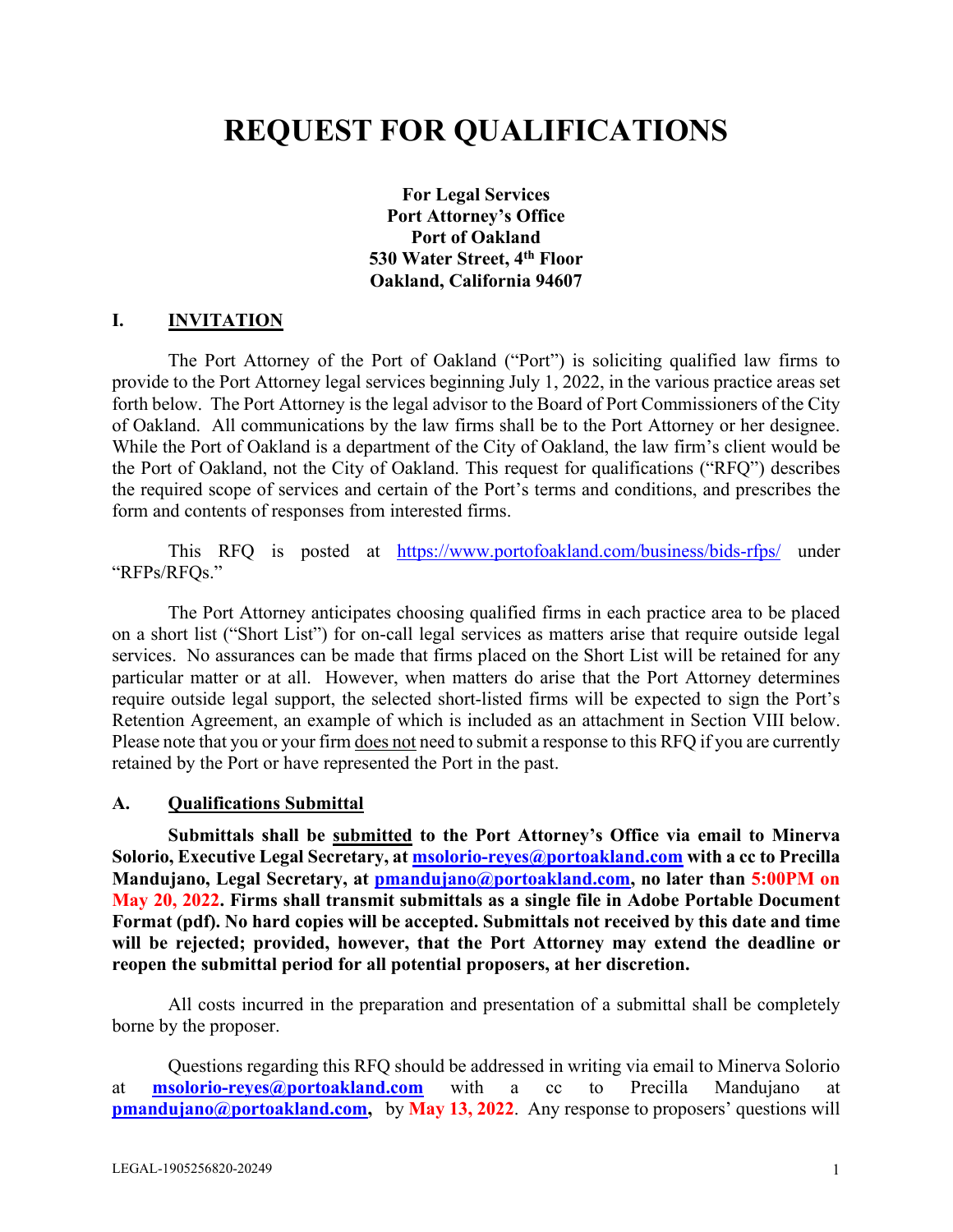be posted on the above-mentioned hosting website by **May 17, 2022**. Proposers are advised that questions received after **May 13, 2022**, will not be answered. If an addendum is issued or if the deadline is extended, a notification will be sent to all parties who downloaded the RFQ from the website. Only questions answered by formal written addenda will be binding. Oral and other interpretations and clarifications will be without legal effect.

The Port Attorney reserves the right to contact any number of proposers at her discretion for telephonic/virtual and/or in-person interviews for the purpose of the RFQ, or for the purpose of discussing qualifications for certain matters for retention of services.

### **B. Port's Right to Modify**

Proposers are advised that the Port has not incurred any obligations or duties in soliciting this RFQ. The Port Attorney reserves the right, at her sole discretion, to reject any or all submittals in response to this RFQ; to request additional information or clarification of information submitted; to cancel or modify, in part or in its entirety, this RFQ; to request new RFQs or pursue any other means for obtaining the desired services; to waive any informalities or minor irregularities in the submittals, and inconsequential deviations from the RFQ requirements; to select or retain the firms of her choice; to decide to undertake the services described or to terminate the RFQ process; and to cancel the Short List or to remove any firm or attorney from the Short List at any time prior to or after the entering into of a Retention Agreement.

### **C. Evaluation Criteria**

Qualifications will be evaluated by the Port Attorney and designated staff in the Port Attorney's Office, which may vary depending on the particular practice area for which each proposer wishes to be considered. Submittals of qualifications will first be evaluated as to responsiveness to the requirements of the RFQ. A firm will be considered responsive only if it complies in all material respects to the requirements of the RFQ. Submittals with substantial exceptions to the Retention Agreement (See Section VIII) may be determined to be nonresponsive. If a submittal is determined to be non-responsive, the submittal will not be considered for placement on the Short List or for a retention.

Greater consideration will be placed on the proposer's ability to add value to, or supplement the considerable legal knowledge and capacity of, the in-house legal staff (which consists of 7 attorneys, 3 experienced legal assistants, and 3 experienced legal secretaries). Important factors in this regard include, but are not limited to, (a) the proposed attorney(s)' capacity to draw on professional and life experience to advise the Port Attorney not just on the requirements of law but on legal and business strategies to accomplish the Port's objectives, (b) the availability of the proposed attorney(s) (in both time and physical proximity) when their service is requested, (c) additional support resources (such as attorney resources in related fields of law, junior attorneys or affiliations with other law firms or consulting resources), and (d) the firm's reputation and distinction in the practice area(s) you are proposing to serve, as evidenced by publications, lead counsel role in seminal court decisions, professional awards, or favorable results for an agency client similar to the Port.

Experience in advising public sector enterprise agencies, maritime ports/airports and/or the shipping or airline industry businesses would demonstrate familiarity with the environments in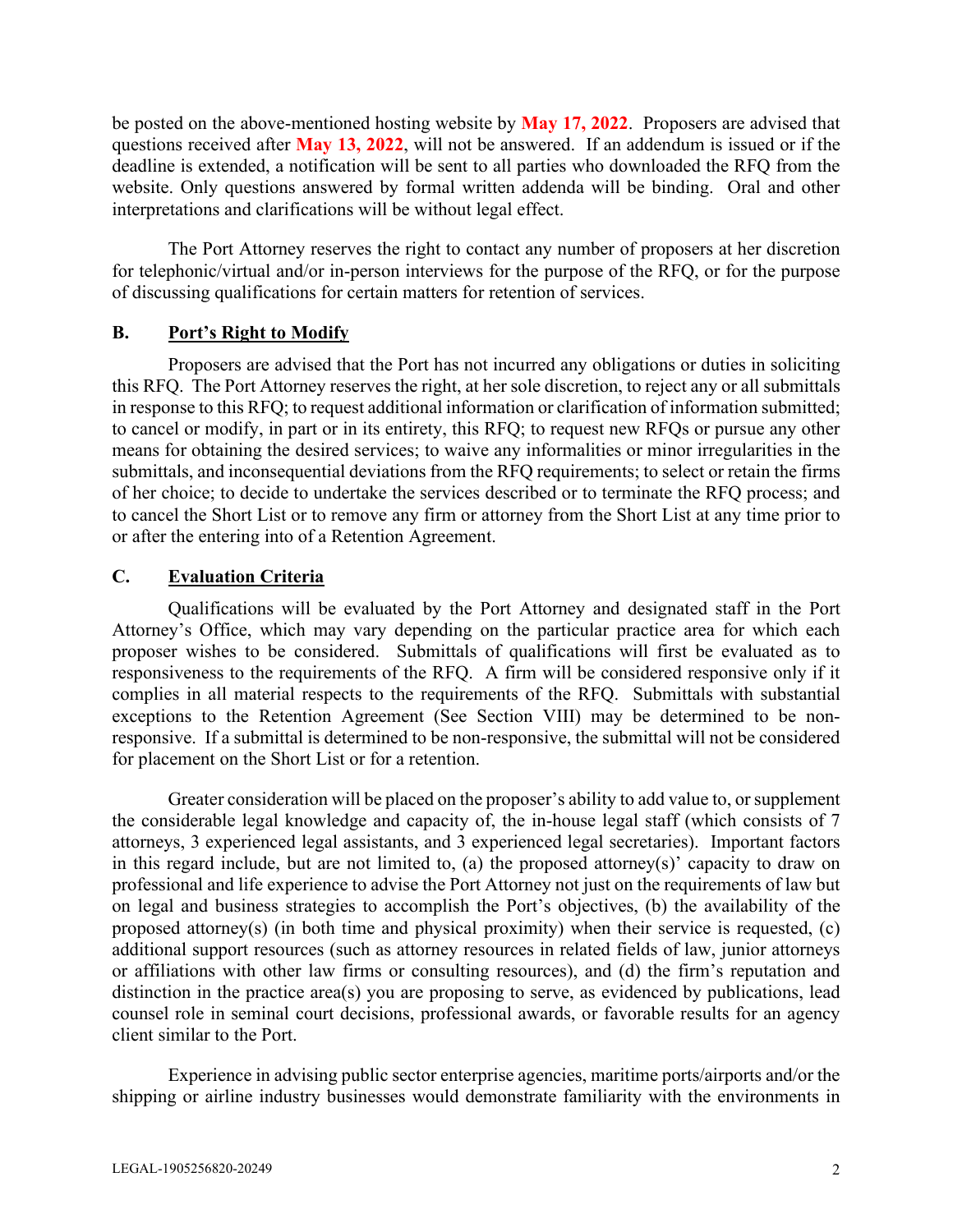which the Port operates and the ability to bring relevant strategies and resources to servicing the Port. The ability to provide public-sector and industry-relevant knowledge and resources is an important factor.

Your firm's cost/price submittal will be an important factor in determining award.

Your firm's or the proposed attorney(s') record on ethical conduct and commitment to diversity in your workplace and community service are also considerations.

The Port Attorney reserves the discretion to select or reject any proposer based on any one criteria listed above or any other criteria.

## **II. SCOPE OF SERVICES**

The Port Attorney's Office is seeking outside counsel to provide legal services in the following practice areas:

- 1. **Energy:**
	- i. Providing advice on rate setting at the Port as a Publicly Owned Utility ("POU") in the context of Proposition 26 and Port rate setting ordinances, and if necessary, assisting the Port in drafting updated rate setting ordinances.
	- ii. Drafting specific master power purchase agreements for solar, solar plus storage or storage only.
	- iii. Reviewing and negotiating power purchase agreements.
	- iv. Providing advice and assistance in applying for additional capacity and drafting and negotiating interconnection agreements.
	- v. Representing clients in regulatory settings such as FERC, NERC, the CPUC, the CEC and CAISO.
	- vi. Assisting in development of renewable energy infrastructure.
	- vii. Providing advice on legal issues related to operation of a POU generally.
	- viii. Providing advice on regulatory issues facing POUs.
- 2. **Air:** providing advice on regulatory compliance, resolving notices of violation, advocating in front of, or negotiating with air quality regulatory agencies including, BAAQMD, CARB and the CEC.
- 3. **Sanitary Sewer and Clean Water:** advising on compliance issues related to private sewer laterals, sanitary sewer overflow reporting, Clean Water Act citizen suits, and EPA and State orders.
- 4. **Drinking Water:** providing advice and support relating to the Safe Drinking Water Act and providing water for Port and tenant use.
- 5. **Wetlands:** providing advice related to wetlands creation, mitigation and maintenance issues and related orders issued by the Regional Water Quality Control Board.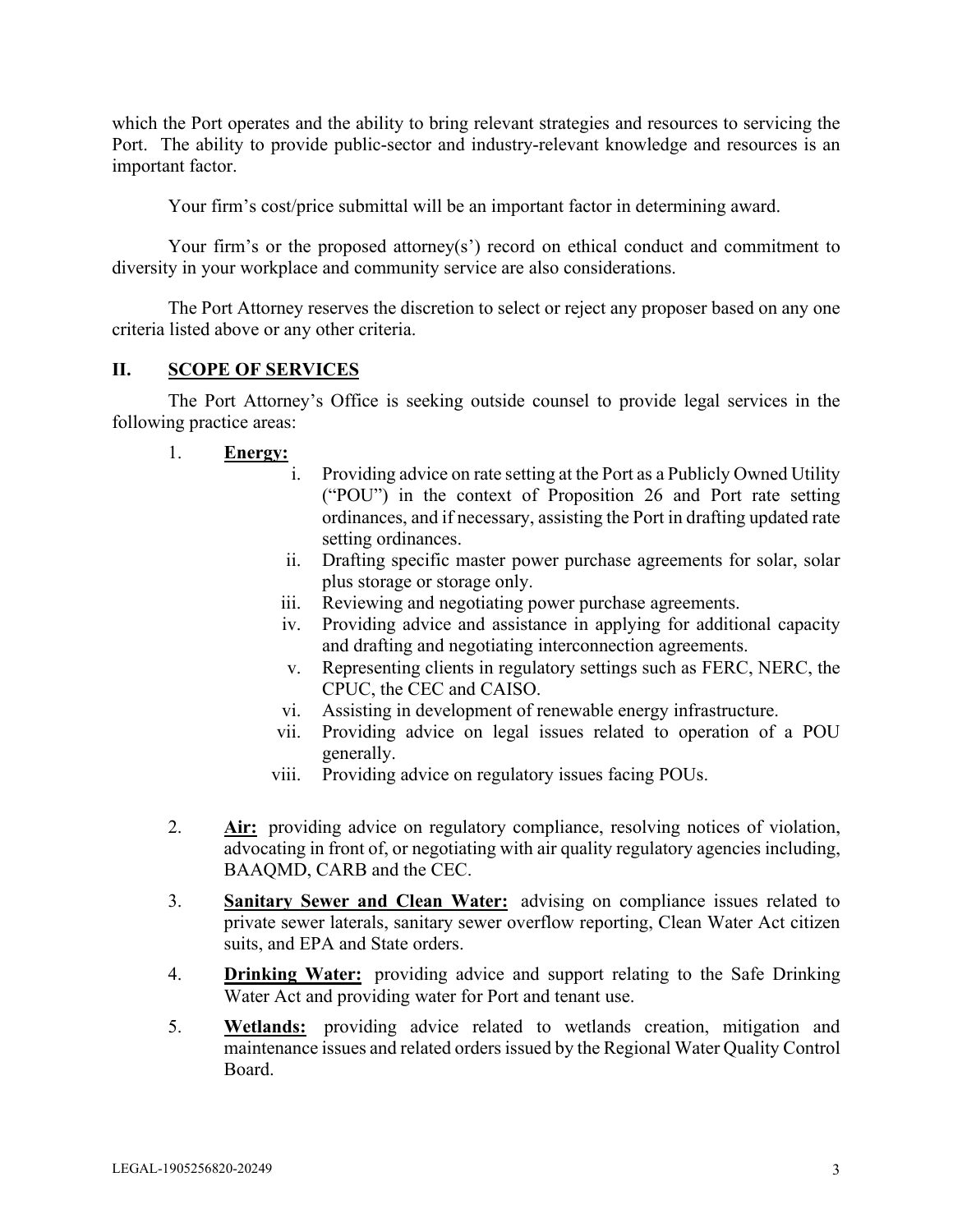- 6. **Emerging Contaminants:** providing advice on emerging contaminants and changing regulatory standards such as PFAS/FPOA and related compounds and indoor air quality, including advice on management of emerging contaminants, disposition and disposal and regulatory changes on the State and Federal level.
- 7. **Stormwater Compliance**: providing advice on compliance with the Port's MS4 Permit and assisting the Port in reviewing proposed orders or new NPDES permits.
- 8. **Litigation:** provide strategic and technical advice and represent the Port in lawsuits in every stage of litigation, starting with risk management (litigation holds, discovery, records retention, etc.) to claims response and investigation (under the Government Claims Act), to pre-litigation strategy, and finally, actual litigation; requires experience in either or both: (1) government claims procedures and defenses; and (2) complex business/real estate litigation strategic planning and execution.
- 9. **Leasing/Real Estate:** serve as primary advisor to the Port Attorney on complex real estate transactions, including real property leasing and tenancy and use agreements in the Aviation, Maritime, and Commercial Real Estate operations of the Port, unlawful detainer actions, and real property sale/purchase negotiations including secured transactions.
- 10. **Municipal Law:** provide resource to all in-house attorneys on ethics laws, Brown Act, Public Records Act, taxes and fees, and other state law regulations of municipal governments; requires law firms with extensive experience representing public enterprise agencies.
- 11. **Insurance/Cost Recovery:** support in-house attorney and risk manager on insurance placement and coverage, insurance claims and litigation and cost recovery support.

**You may submit submittals for one or more of these practice areas. However, you are encouraged to identify the practice areas for which you are most qualified.**

## **III. FIRM INFORMATION, ASSIGNED PROFESSIONALS**

Keyed to the "Selection Criteria" outlined in Section I.C. above and to the practice area(s) you are proposing to serve the Port, please provide the following information. Failure to provide any of the following requested information may render the submittal non-responsive. Please be concise and directly address each of the following requests and limit your total response to no more than 10 pages (you may make references to website or other internet materials to supplement your response). Any false information, misrepresentation or failure to reveal potential adverse client interest will be grounds for automatic disqualification and may result in your forfeiture of fees for any work completed.

1. Name of the firm's partner designated as the contact person for the purpose of the RFQ, and that individual's address, telephone number, and e-mail address.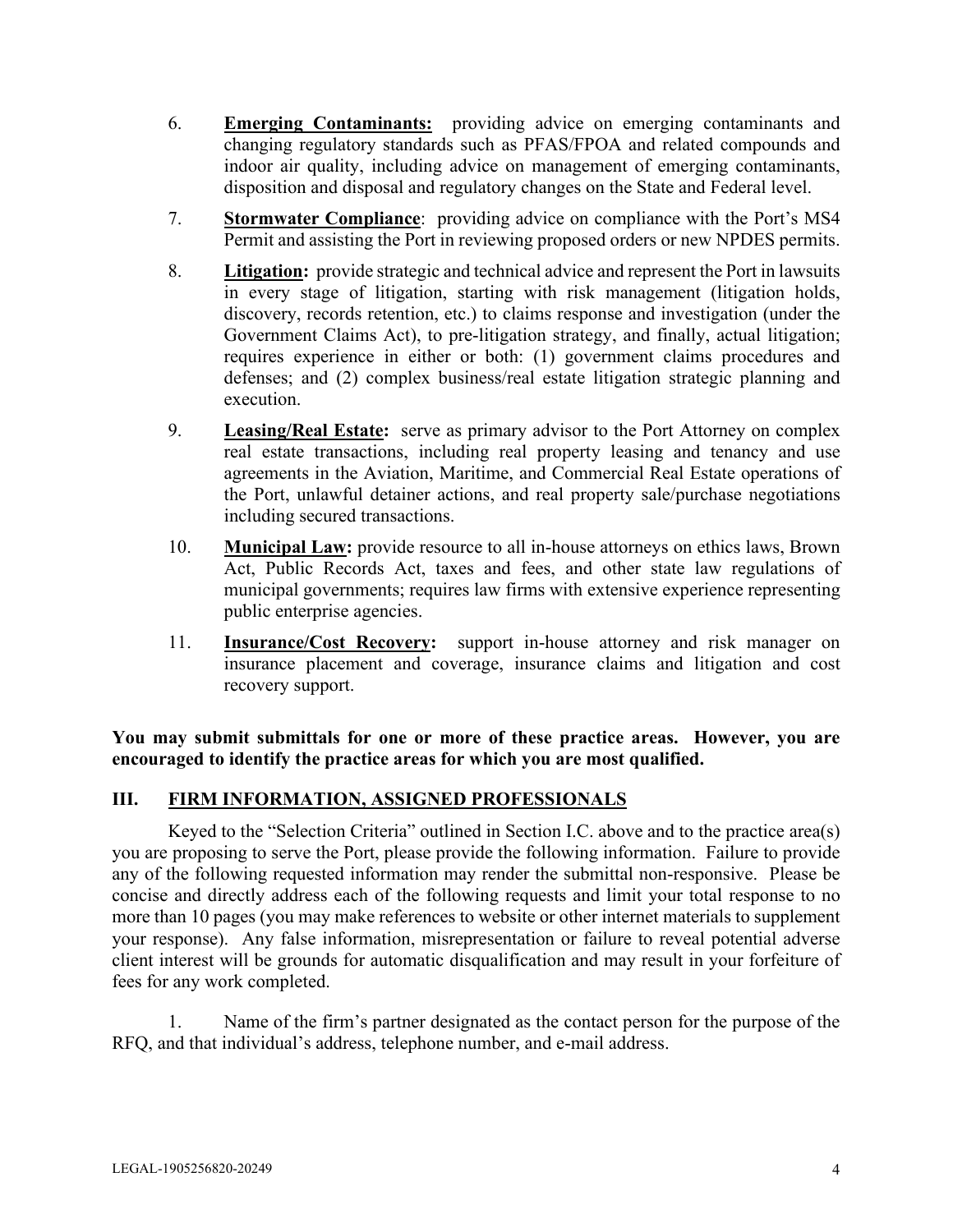2. Include a brief description of the law firm, including its location(s) and number of attorneys. Also identify the location(s) of the office(s) which will be responsible for your firm's work for the Port on the proposed practice areas.

3. For each practice area for which you are submitting qualifications, please clearly indicate the primary attorney who will be providing the legal counsel to the Port Attorney and relevant experience and credentials. Description of each attorney's general qualifications and experience can be provided by reference to the firm's website, provided, however that the response submitted should describe how the attorney's experience is *particularly relevant* to the Port's needs as described in Section II of the RFQ. If there is more than one attorney, include a staffing plan identifying each attorney. Your response does not need to include a description of relevant experience and credentials for other attorneys listed, just for the primary attorney.

4. Provide three references, at least two of which should be from public entities, or alternatively, if you have represented or advised the Port in the last three (3) years, please briefly describe the matter or case that you worked on for the Port.

5. Describe at least one transaction, case or matter that best represents your firm's success in the practice area, preferably for a client that is similar to the Port. Please limit your response to a total of three (3) examples.

6. Indicate whether your firm or individual attorneys within the proposer's firm represent any clients or interests in lawsuits or other legal actions against the Port or the City of Oakland, and/or potentially pose a conflict of interest in the proposer's representation of, or association with, the Port or the City of Oakland. Please indicate if your firm or individual attorneys within your firm represents or have represented the City of Oakland (as opposed to the Port) as such representation may present potential conflict of interest. (To understand the governing structure and relative authorities of the City Council of the City of Oakland and the Board of Port Commissioners, please refer to Article VII of the City of Oakland City Charter. [https://library.municode.com/ca/oakland/codes/code\\_of\\_ordinances?nodeId=THCHOA\)](https://library.municode.com/ca/oakland/codes/code_of_ordinances?nodeId=THCHOA).

7. Describe your firm's commitment to diversity equity and inclusion at the workplace and any diversity program that it has implemented. Also, describe the firm's commitment to contributions to the community, particularly in the City of Oakland, or in the cities of Alameda, Emeryville, or San Leandro.

8. Disclose any instance of discipline or charges brought by the California Bar Association against your firm or any attorney in your firm in the last five years. Please discuss any recent (within the last year) publicity in national or San Francisco Bay Area media about any illegal conduct or conduct that violates the California Rules of Professional Conduct by your firm or any attorney in your firm.

9. Identify and explain any exception you may request from any of the requirements or terms of the sample Retention Agreement attached under Section VIII of this RFQ.

The proposer must immediately advise the Port in writing of any real or possible conflicts that arise after the submission of the submittal, and the proposer must agree that it shall promptly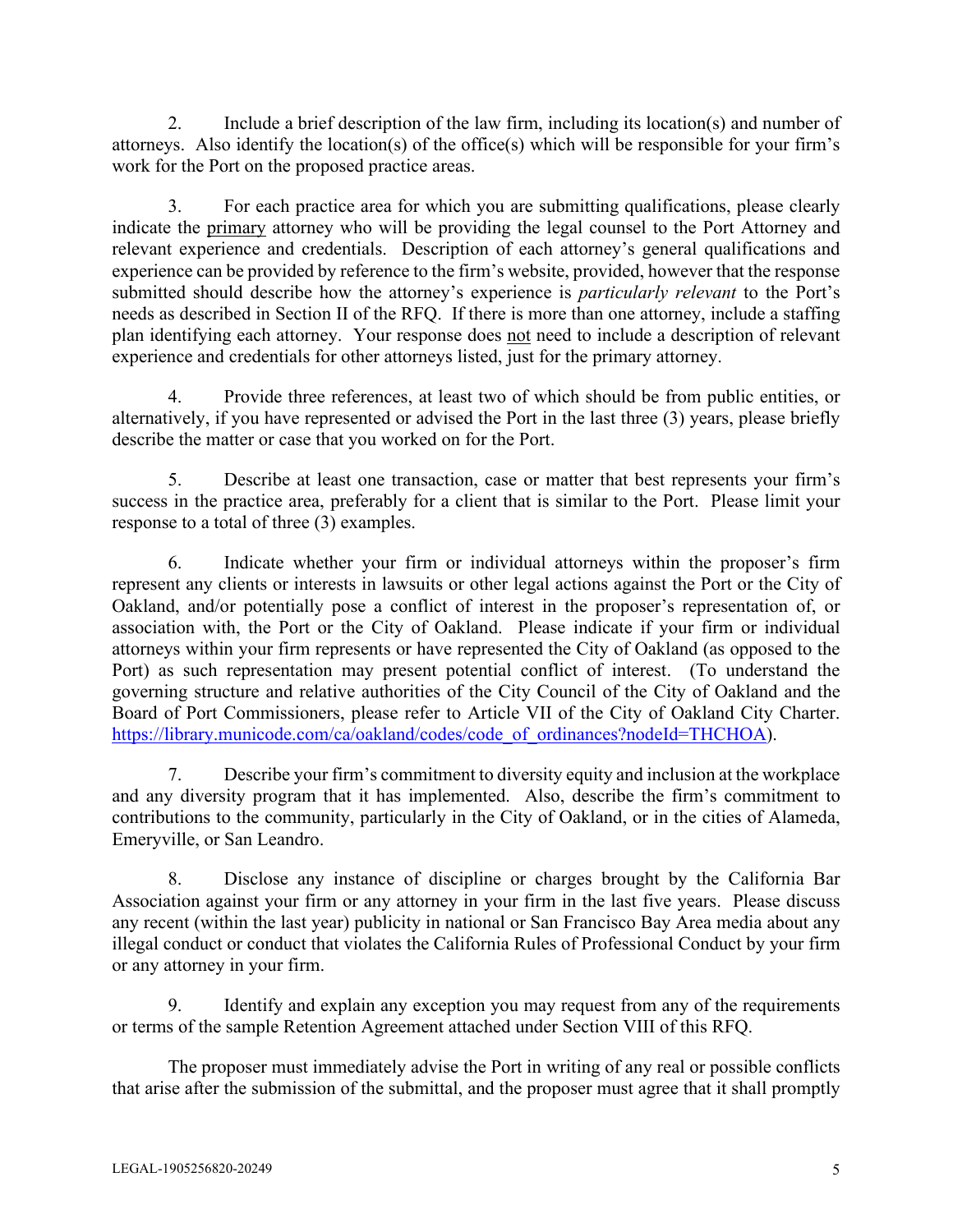notify and seek the approval of the Port Attorney before undertaking any future employment which may be adverse to the interest of the Port.

## **IV. INSURANCE REQUIREMENTS/COMPLIANCE WITH INSURANCE CARRIER REQUIREMENTS**

As provided in the Retention Agreement, firms are required to provide evidence of the following insurance:

- o Commercial General Liability (CGL) in the amount of at least \$1,000,000 per occurrence and aggregate for bodily injury and property damage;
- o Automobile Liability in the amount of \$1,000,000 each claim for bodily injury and property damage;
- o Workers' Compensation as provided by law and Employers' Liability in the amount of \$1,000,000 per accident, \$1,000,000 bodily injury each employee, and \$1,000,000 policy limit for bodily injury by disease;
- o Professional "Errors and Omissions" Liability in the amount of \$5,000,000 per claim and the aggregate.

For those matters which are or may be covered claims under the Port's insurance policies, the firm must comply with any applicable litigation or claims handling requirements of the insurance carrier. If you are not able to meet these requirements, please explain. In limited circumstances, the Port may waive certain of these requirements or lower the amounts required.

## **V. NONDISCRIMINATION**

Port policy prohibits discrimination or preferential treatment because of race, color, religion, sex, national origin, ancestry, age (over 40), physical or mental disability, cancer-related medical condition, a known genetic pre-disposition to a disease or disorder, veteran status, marital status, or sexual orientation. The successful respondent shall comply with the Port's nondiscrimination policy.

## **VI. COST/PRICE SUBMITTAL**

For each practice area that your firm is proposing to provide legal services, please provide the applicable attorneys' standard hourly rate, whether you have a governmental rate (and if yes, what that rate is), any discount rate being offered to the Port and any proposed blended rates and the duration for which these rates are guaranteed. The proposed rates shall remain firm through at least June 30, 2023. Please also indicate whether your firm is willing to negotiate project-based flat rate.

## **VII. PUBLIC RECORDS ACT, CITY OF OAKLAND TAXES**

1. Responses to this RFQ including, but not limited to, all supporting documentation submitted with submittals will become the exclusive property of the Port of Oakland, a public entity, subject to the California Public Records Act (Gov. Code § 6250 *et seq*.) ("CPRA"). The Port shall not in any way be liable or responsible for the disclosure of any such records including, without limitation, if disclosure is deemed to be required by law or by an order of a court, or other entity having jurisdiction. The Port will disclose all material related to the RFQ in response to a CPRA request, including, without limitation, the submittal and all correspondence and written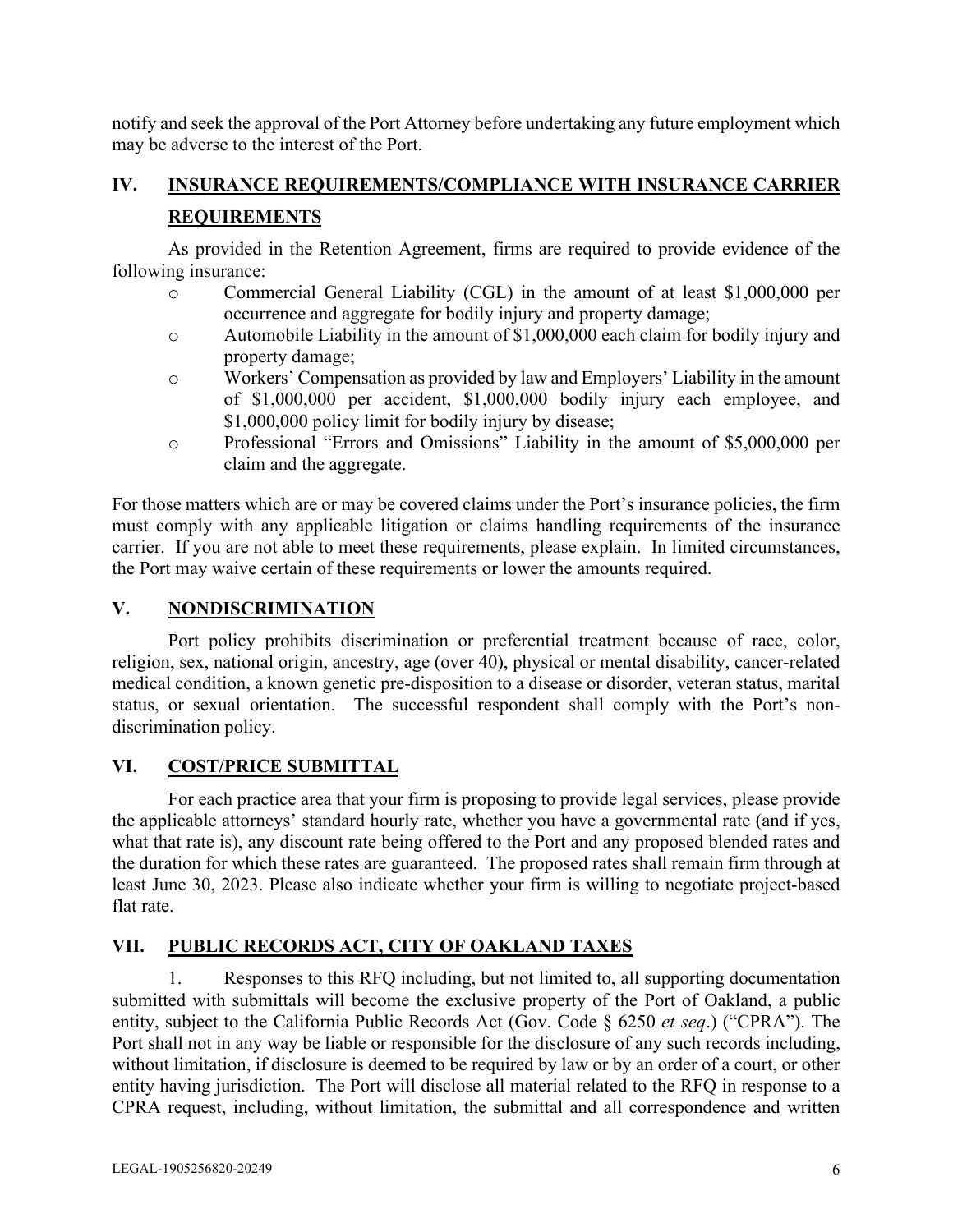questions submitted during the RFQ. Any material submitted that is to be considered trade secrets, proprietary financial information, or confidential information exempt from disclosure should be clearly marked "CONFIDENTIAL" on each page containing such confidential information on all applicable material. Blanket-type identification by designating whole pages or sections shall not be permitted and shall be invalid. The Port retains the sole discretion to determine which material may or may not be disclosed in response to a CPRA request.

2. The proposer shall be responsible for and pay all taxes including but not limited to any applicable City of Oakland business tax. All businesses transacting business in Oakland must maintain a current business tax registration number.

## **VIII. ATTACHMENT**

1. Retention Agreement (Sample)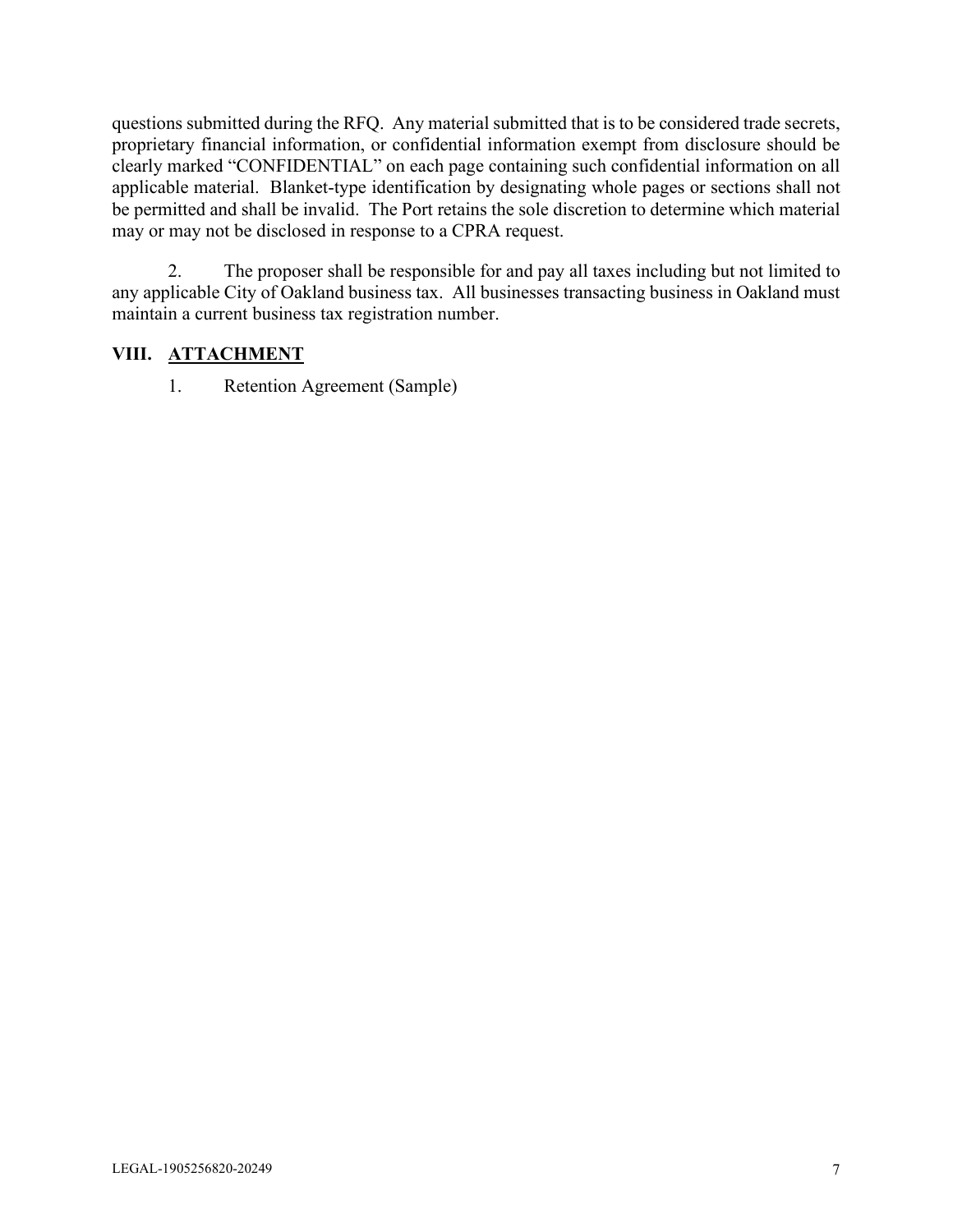**Attachment 1**



**PORT OF OAKLAND** 

## **MARY C. RICHARDSON**

*Port Attorney* Sender's Tel. No.: (510) 627-1572 Sender's Fax No.: (510) 444-2093 Sender's E-Mail: [mrichardson@portoakland.com](mailto:mrichardson@portoakland.com)

SENT VIA EMAIL: [EMAIL ADDRESS]

#### «Date»

«First\_Name» «Last\_Name» «Company\_Name» «Address\_Line\_1», «Address\_Line\_2» «City», «State» «ZIP\_Code»

#### **Re: Retention as Special Counsel; «Matter\_Name»**

Dear «Title» «Last\_Name»:

As further described below, this retention agreement ("Agreement" or "Retention") confirms that your Firm is hereby retained as special counsel to provide legal services to the Port of Oakland (including providing legal advice and, when directed, legal representation in the Matter defined below) for the Retention Term.

#### **1. Overview of Retention.**

| Firm                        | «Company Name»           |
|-----------------------------|--------------------------|
| Retention Term              | through<br>June 30, 2023 |
| Matter                      | «Matter Name»            |
| Maximum Retention<br>Amount | «Retention Amount»       |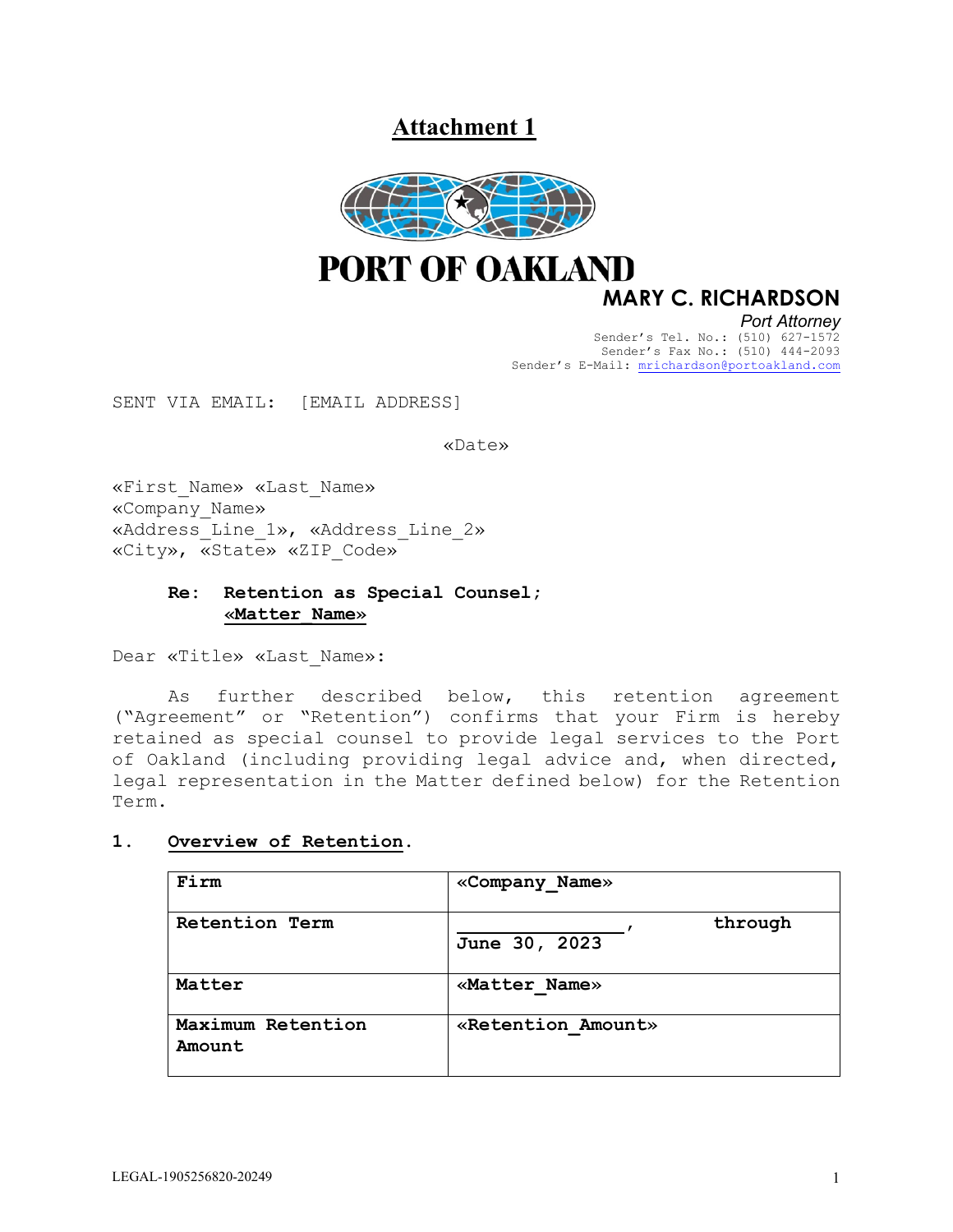| <b>Billing Rates</b>    | «Billing Rates» |
|-------------------------|-----------------|
| (as may be further      |                 |
| detailed in Appendix A) |                 |
|                         |                 |
| Assigned Attorney(s)    | «Assigned Atty» |
|                         |                 |

#### **2. Overview of Port of Oakland.**

The Port of Oakland's legal name is the "City of Oakland, a municipal corporation, acting by and through its Board of Port Commissioners" and is sometimes also referred to as the "Port" or "Port Department." Under the Charter of the City of Oakland ("City"), the Port is a Department of the City of Oakland governed by the Board of Port Commissioners ("Board"). Your client is the Port of Oakland and not the City of Oakland. Therefore, the attorney-client privilege applicable to this Retention will cover your communications with the Port Department, acting through its Board, and authorized Port staff, but does not include other City officials, departments, agencies, or commissions.

#### **3. Oversight by the Port Attorney's Office.**

The Board has delegated to the Port Attorney and charged me with the power and responsibility to provide legal advice to the Board and the Port, and to direct the legal affairs of the Port. Therefore, you will report directly to me or other attorneys I designate in the Port Attorney's Office and provide legal advice and representation as I direct. You shall not provide legal advice directly to any Board member or Port employee without explicit approval from my Office.

The Assigned Attorney (defined above) will be your primary point of contact with the Port and will keep the Port Attorney fully informed of the status of this matter. You will keep the Assigned Attorney regularly informed of estimates of your Firm's total costs and expenses to allow effective tracking of the status of the budget and reasonable advance knowledge of potential overbudget billings.

#### **4. Your Services.**

You will be the primary attorney providing legal services under this Agreement. Other attorneys in your Firm listed in **Appendix A**, if attached, (as well as other attorneys in your Firm as approved in writing by my Office during the Retention Term) may provide support or additional legal services.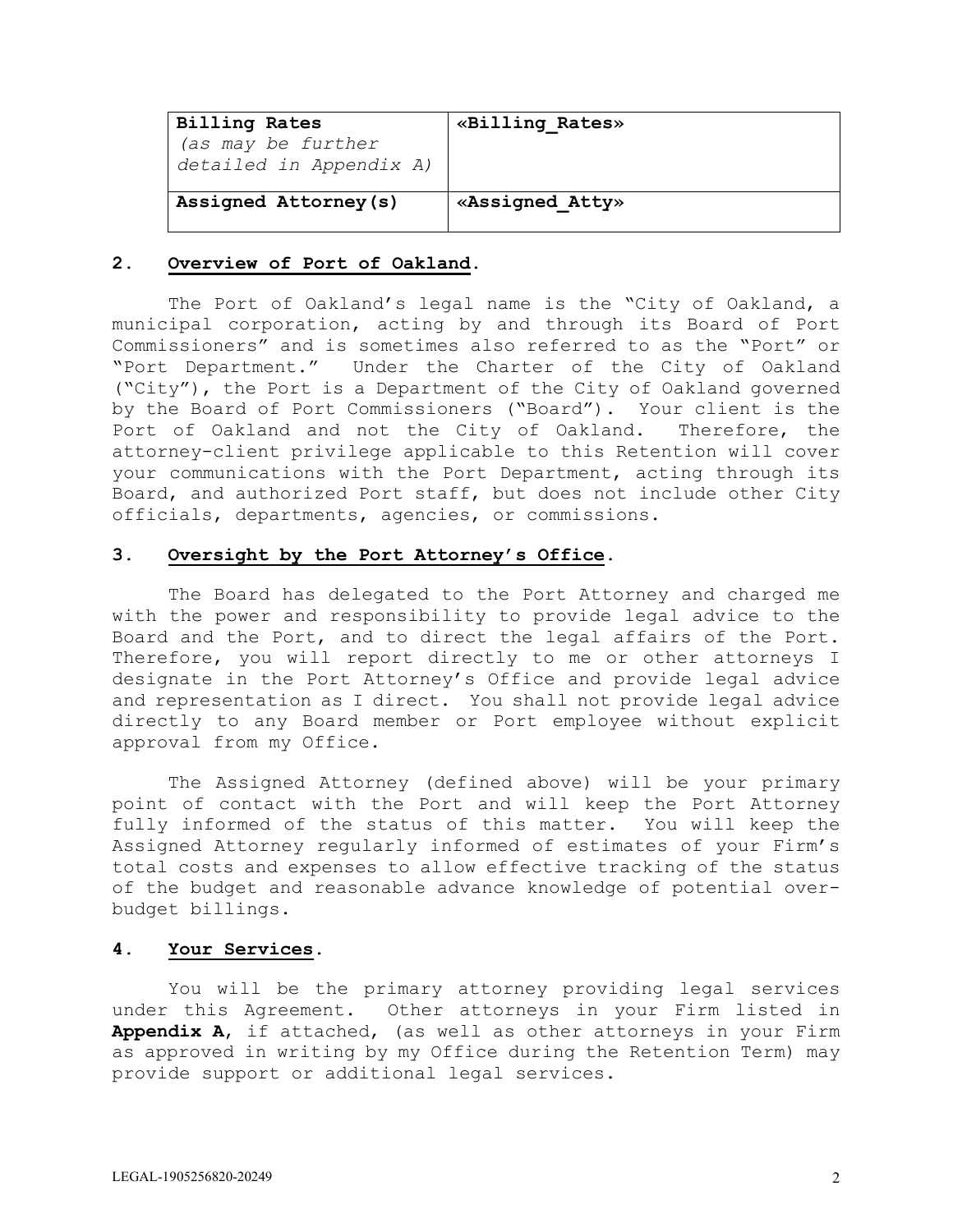We should remain in close and constant communication so that your work may be monitored to ensure its maximum utility to the Port. Retention of experts, independent consultants, or other legal counsel to assist in this Matter will require my prior written consent.

Your Firm will be expected to work cooperatively with members of the Port Attorney's legal staff, and any other Special Counsel working on the Matter. If the underlying Matter on which you are working is potentially covered by the Port's insurance, part of your scope of work includes complying with any applicable litigation or claims handling guidelines issued by the applicable insurance carrier(s).

#### **5. Fees and Reimbursable Expenses.**

Total fees and reimbursable costs under this Retention shall not exceed the Maximum Retention Amount defined above during the Retention Term without my advance written authorization and any necessary approval by the Board which must be memorialized in an amendment to the Agreement. The Port has no obligation to reimburse your Firm any fees or costs incurred in excess of the Maximum Retention Amount. Hourly billing rates for this Matter can be no higher than the Billing Rates defined above, with no rate increases.

Time is charged in maximum increments of one-tenth (.1) of an hour, and block billing is prohibited unless my Office specifically allows it.

The time charged will include the time your Firm spends on telephone calls relating to the above-described Matter, including calls with attorneys in my Office and other parties and attorneys. The legal personnel assigned to the above-described Matter may confer among themselves about the Matter, as required and appropriate. However, you have agreed to limit occasions for which we are billed for more than one professional's time in an internal conference to those occasions when you believe such a conference is absolutely necessary for your Firm to provide the representation the Port Attorney has requested. Otherwise, only the most senior attorney involved in the conference may charge for time he/she expended, provided, if more than one of the assigned legal personnel attends an external meeting or other proceeding, each may charge for the time spent, as long as the attendance at such meeting or proceeding is reasonably necessary and not duplicative. You may charge for waiting time and for local travel time.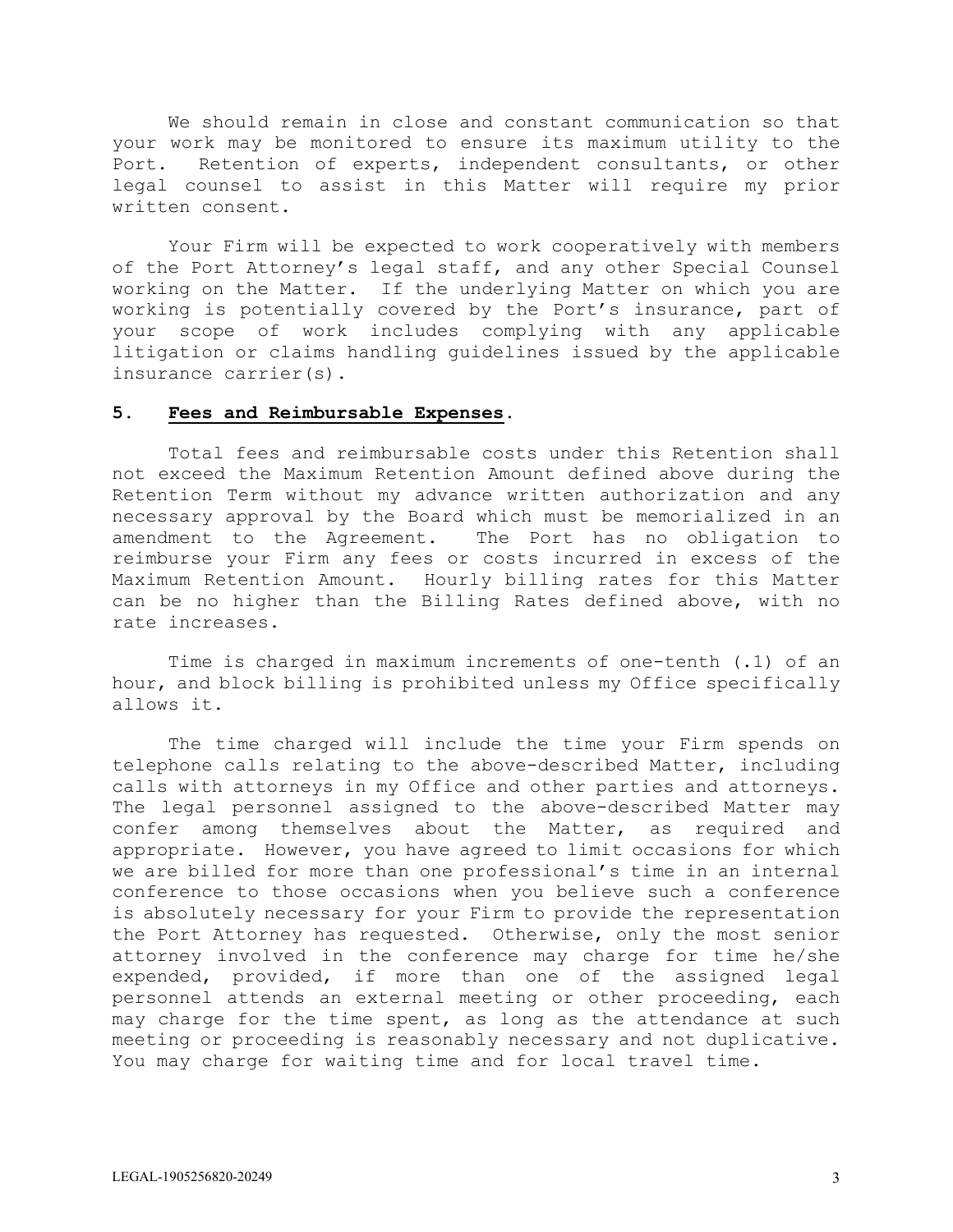**The Port shall reimburse reasonable costs and expenses if they are supported by back-up documentation attached to your invoice; such costs and expenses include, but are not limited to,** court costs (including filing fees, or other costs imposed by a California or federal court for use of court services; however, the Port is generally exempt from court filing fees); local, state, or federal regulatory agency fees; messenger and other delivery fees; postage exceeding \$20 per package; copy costs at the rate of \$0.10 per page for copying exceeding \$20 per job; and other reproduction costs. Costs of travel, if necessary, may be reimbursed only for travel more than 50 miles from your office with my prior approval, including airplane fare or automobile usage which shall be reimbursed at the actual cost or at the rate of \$0.50 per mile, whichever is less, and meals and hotel costs if approved in advance by my Office. The Port shall not pay for travel costs less than 50 miles from your office, for costs of subscription or usage of online legal research services, for telephone charges, conference call services, general/supplies such as binders (except as specifically authorized by me), fax charges, bridge tolls, public transportation costs, postage costing \$20 or less per package, or copying jobs costing \$20 or less.

Out-of-pocket expenses shall be reimbursed at cost, without markup. To the extent feasible, you should arrange for copying to be done by the Port. There will be no charges for routine secretarial or clerical time, and no overtime shall be charged except with my prior written consent.

#### **6. Invoices.**

Your firm will submit monthly billing statements **by electronic mail to the Assigned Attorney («Assigned\_Atty») and copy to [PAO-Invoices@portoakland.com](mailto:PAO-Invoices@portoakland.com)**, containing a reasonably detailed breakdown showing the time spent by date by each member of your Firm, associate, or paralegal on particular activities and all items of out-of-pocket expenses for which reimbursement is sought.

**YOUR FINAL INVOICE (INCLUDING ANY APPROVED CONSULTANTS) FOR SERVICES RENDERED THROUGH JUNE 30, 2023, MUST BE SUBMITTED TO THE PORT NO LATER THAN JULY 7, 2023.**

#### **7. Provision of Annual MCLE Training.**

As part of this Retention, you agree and will be expected to provide (at no cost to the Port) at least one MCLE-eligible training per year to the Port Attorney's Office and/or Port employees in your field of specialty.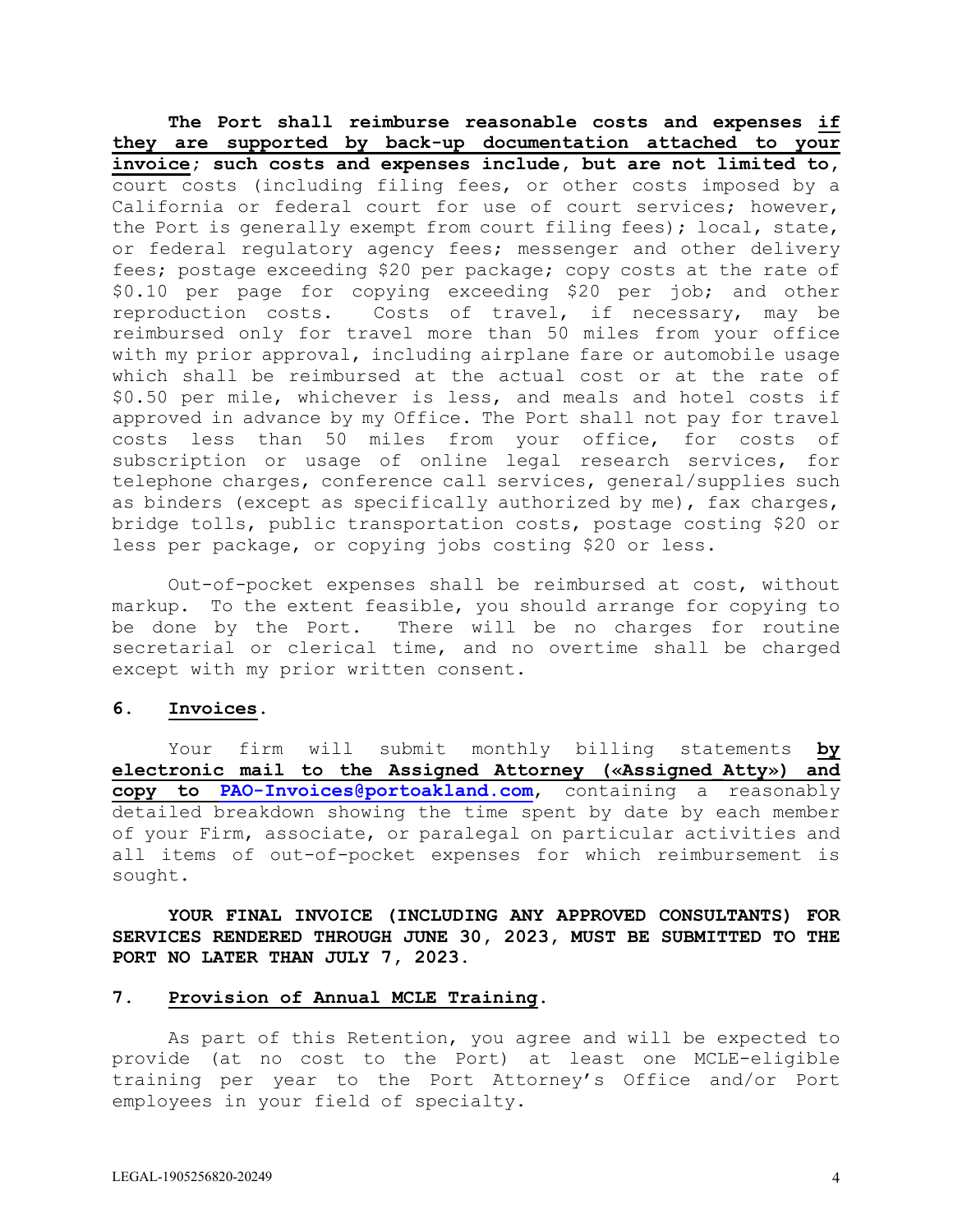#### **8. Insurance.**

You agree to provide evidence of the following insurance: Commercial General Liability ("CGL") in the amount of at least \$1,000,000 per occurrence and aggregate for bodily injury and property damage; Automobile Liability in the amount of \$1,000,000 each claim for bodily injury and property damage; Workers' Compensation as provided by law and Employers' Liability in the amount of \$1,000,000 per accident, \$1,000,000 bodily injury each employee, and \$1,000,000 policy limit for bodily injury by disease; Professional "Errors and Omissions" Liability in the amount of<br>\$5,000,000 per claim and the aggregate. The CGL and Automobile \$5,000,000 per claim and the aggregate. Liability shall waive subrogation rights in favor of the Port and include Port as Additional Insured, stated as follows: City of Oakland, a municipal corporation, acting by and through its Board of Port Commissioners, Port of Oakland, its Commissioners, officers, agents and employees. The waiver of subrogation shall also be extended on the Workers' Compensation and Employers' Liability coverage. Please send the insurance certificate to:

> Port of Oakland Attn: Risk Management Dept. 530 Water Street Oakland, CA 94607 Fax: (510) 627-1626 Email: risktransfer@portoakland.com

#### **9. Termination and Return of Files.**

This Retention is subject to termination upon notice from the Port. Your firm may withdraw with the Port Attorney's consent or for good cause or as otherwise allowed or required by law. Good cause includes the Port's breach of the terms of this Retention, or the Port's refusal to cooperate or to follow your advice on a material matter or any fact or circumstance that would render your continuing representation unlawful or unethical. When your services conclude, all unpaid charges will immediately become due and payable.

After services conclude, you will promptly deliver to me (at no cost to the Port) all your files related to the services rendered under this Retention, any other Port property, and all work-product produced under or related to this Retention, in your possession, whether or not we have paid for all services.

#### **10. Other Provisions.**

This Retention contains the entire agreement of the parties with respect to this Matter. No other agreement, statement, or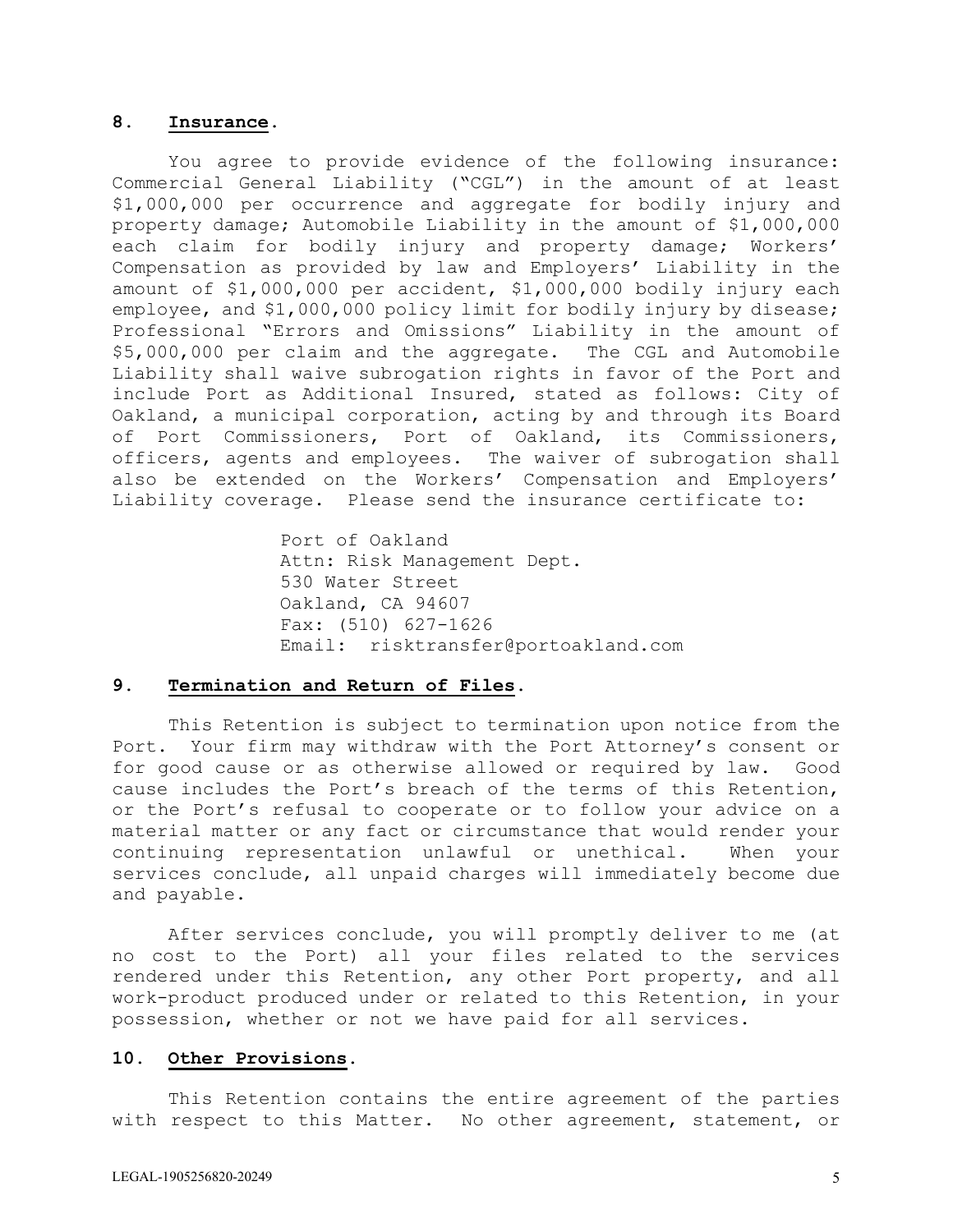promise with respect to this Matter made on or before the commencement date of services, set forth above, is binding. All<br>prior retentions are hereby terminated. This Agreement may be prior retentions are hereby terminated. modified only by a subsequent written agreement between the parties.

By entering into this Agreement, you agree to perform legal services in a manner that complies with the California Rules of Professional Conduct and state laws relating to conflict of interest and self-dealing, including the California Political Reform Act (Government Code §§ 81000 et seq.) and Government Code §§ 1099 et. seq. Violation of the professional conduct and ethics laws is cause for termination of this Agreement and recovery by the Port of fees paid for services performed in violation of said rules and laws.

If any provision in this Agreement is held in whole or in part to be unenforceable for any reason, the remainder of that provision and of the entire Agreement will be severable and remain in effect.

We look forward to working with you on this very important Port project. Please feel free to call me if you have any questions. If the foregoing is acceptable, please sign and return to our Office a copy of this Agreement.

Very truly yours,

MARY C. RICHARDSON Port Attorney

Attachment(s): Appendix A - Hourly Billing Rates

cc: «Assigned\_Atty»

I ACKNOWLEDGE RECEIPT OF THIS AGREEMENT, AND AGREE TO THE TERMS CONTAINED HEREIN.

\_\_\_\_\_\_\_\_\_\_\_\_\_\_\_\_\_\_\_\_\_\_\_\_\_\_\_\_\_\_\_\_\_\_ Dated:

«First\_Name» «Last\_Name» «Company\_Name»